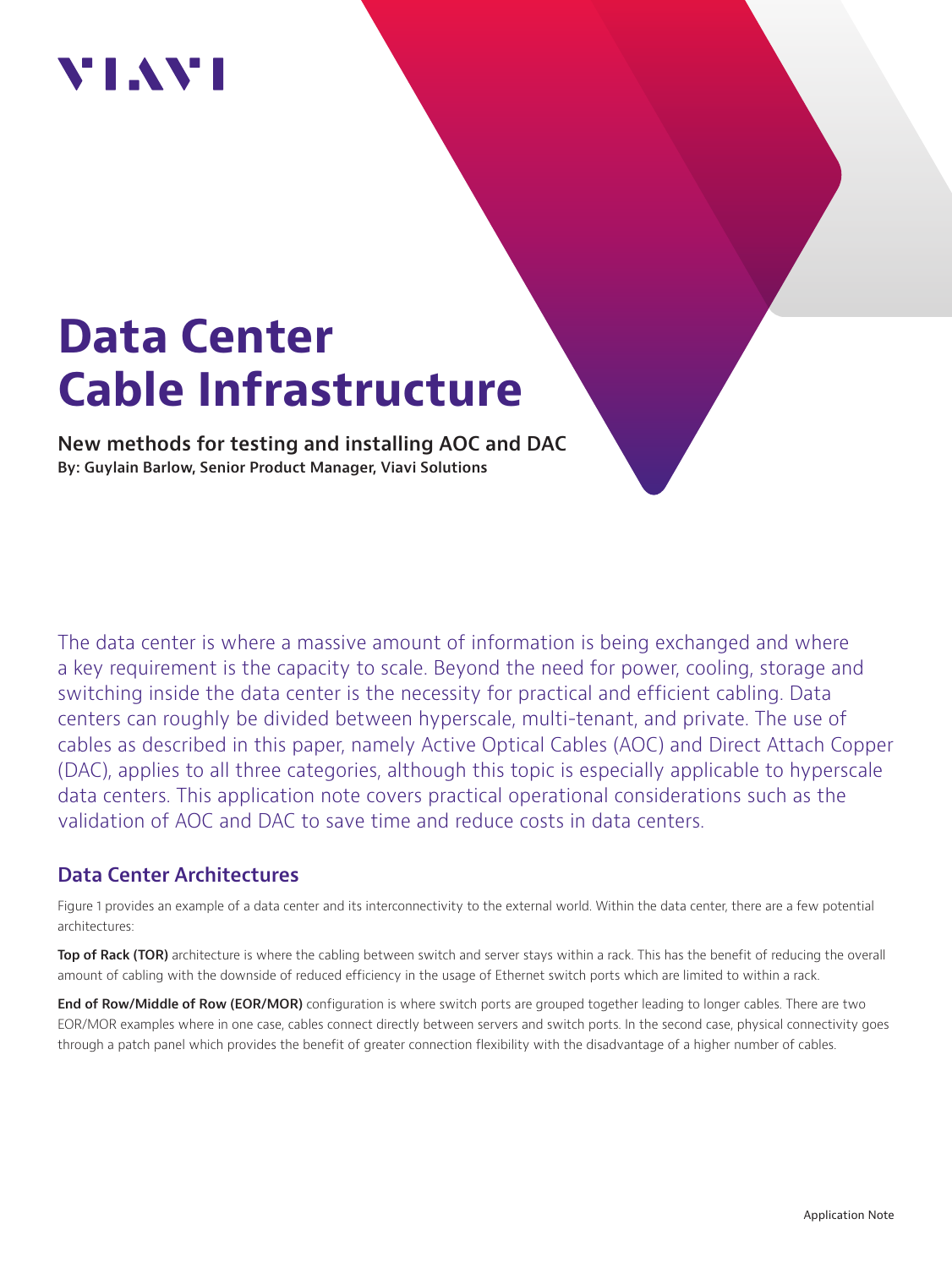

Figure 1. Data Center Architecture

## **Active Optical Cables**

Active Optical Cables as shown in figure 2 are used in limited range interconnect applications in data centers. For high-speed links at 40GE and 100GE, this means using multiple lanes of data over ribbon cables. At 10GE or 25GE, a single lane or fiber per direction is sufficient. An AOC is often based on multi-mode fibers while some (like PSM4) is on single-mode fiber. A key attribute is that AOC employs the same connectors as pluggable optics and performs electrical-to-optical conversions at each cable end. In practice, this means QSFP terminations for 40GE and 100GE and SFP terminations for 10GE and 25GE. The AOC is therefore active and includes transceivers, control chips and modules, in addition to the fiber optics cable. AOC cables are of fixed length, starting at just a few meters with possibilities up to 100 meters or more. Technically, an AOC does not have to comply with an Ethernet interface type although many advertise a certain type in their coded information; table 1 provides a list of potential Ethernet interface types. From the table, RS-FEC stands for Reed-Solomon Forward Error Correction; it is a digital mechanism designed to extend transmission distance by adding redundancy to a signal which enables code word self-correction at the far-end. The RS-FEC algorithm, when specified for use with a cable, runs on the Ethernet switches and servers found at each end of the physical connection.



Figure 2. AOC Cable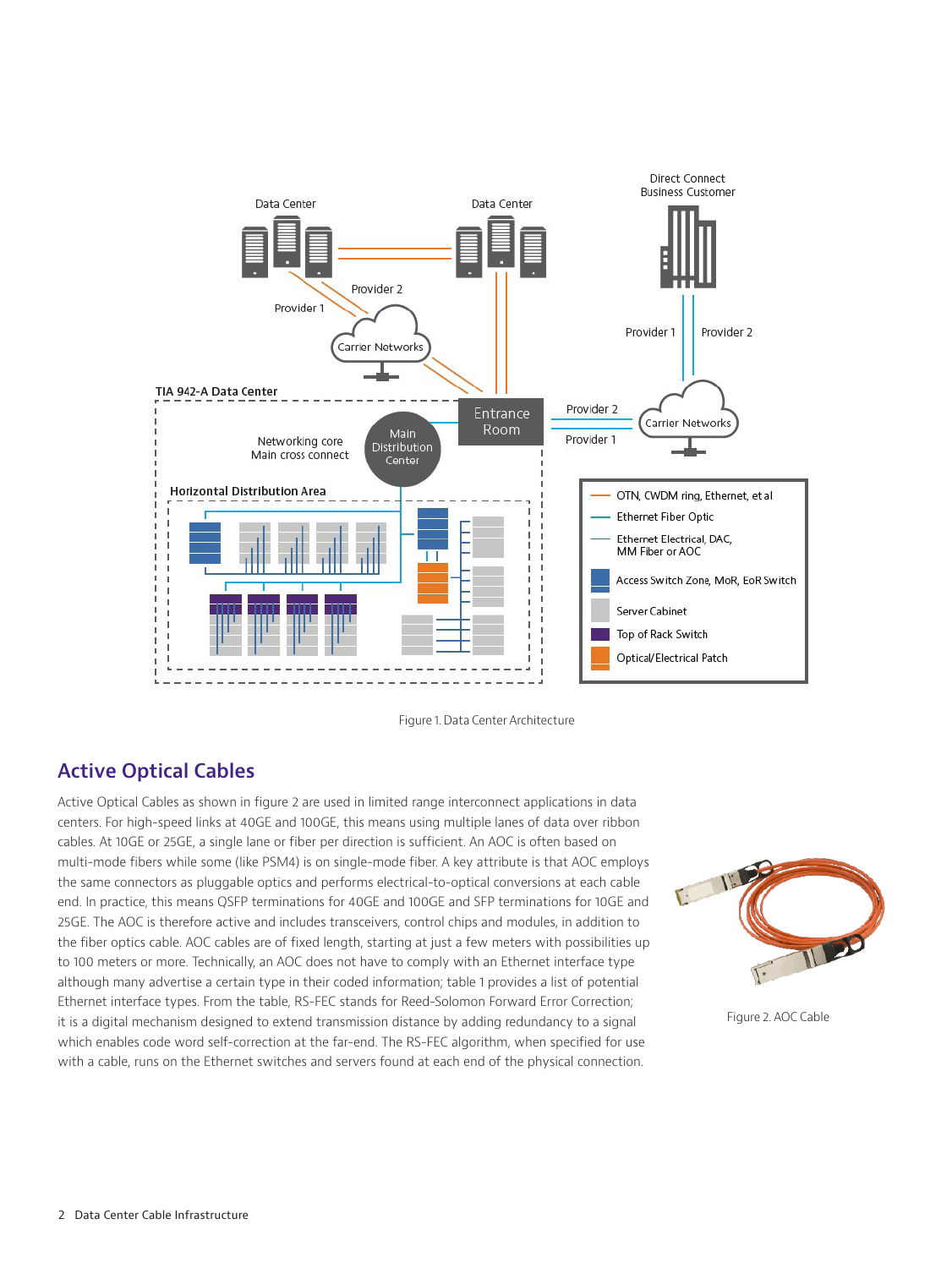| <b>Ethernet Rate</b> | <b>Interface Type</b> | Maximum<br>Reach         | Medium                        | No. of fibers/<br>wavelengths | Wavelength<br>Range | <b>RS-FEC</b> | Pluggable<br><b>Type</b> |
|----------------------|-----------------------|--------------------------|-------------------------------|-------------------------------|---------------------|---------------|--------------------------|
| 100GE                | <b>CWDM4 MSA</b>      | 2 km                     | <b>SMF</b>                    | $4 \lambda$ / dir             | 1310 nm             | Yes           | OSFP28                   |
|                      | CLR4 Alliance         | 2 km                     | <b>SMF</b>                    | $4 \lambda$ / dir             | 1310 nm             | Optional      | OSFP28                   |
|                      | PSM4 MSA              | 500 m                    | <b>SMF</b>                    | 4 fibers / dir                | 1310 nm             | Yes           | QSFP28                   |
|                      | SWDM4<br>Alliance     | 75 m<br>100 m<br>150 m   | OM3 MMF<br>OM4 MMF<br>OM5 MMF | $4 \lambda$ / dir             | 850 nm              | Yes           | QSFP28                   |
|                      | 100GBASE-SR4          | 70 m<br>100 <sub>m</sub> | OM3 MMF<br>OM4 MMF            | 4 fibers / dir                | 850 nm              | Yes           | QSFP28                   |
|                      | 100GBASE CR4          | 5 <sub>m</sub>           | Twinaxial                     | 4 cables / dir                | N/A                 | Yes           | QSFP28                   |
| 40GE                 | SWDM4<br>Alliance     | 240 m<br>350 m<br>440 m  | OM3 MMF<br>OM4 MMF<br>OM5 MMF | $4 \lambda$ / dir             | 850 nm              | <b>No</b>     | QSFP+                    |
|                      | 40GBASE-SR4           | 100 m<br>150 m           | OM3 MMF<br>OM4 MMF            | 4 fibers / dir                | 850 nm              | <b>No</b>     | OSFP+                    |
|                      | 40GBASE CR4           | 7 <sub>m</sub>           | Twinaxial                     | 4 cables / dir                | N/A                 | <b>No</b>     | QSFP+                    |
| 25GE                 | 25GBASE-SR            | 70 m<br>100 m            | OM3 MMF<br>OM4 MMF            | 1 fiber / dir                 | 850 nm              | Yes           | SFP <sub>28</sub>        |
|                      | 25GBASE CR            | 5 <sub>m</sub>           | Twinaxial                     | 1 cable / dir                 | N/A                 | Yes           | SFP <sub>28</sub>        |
|                      | 25GBASE CR-S          | 3 <sub>m</sub>           | Twinaxial                     | 1 cable / dir                 | N/A                 | No            | SFP <sub>28</sub>        |
| <b>10GE</b>          | 10GBASE-SR            | 33 m<br>400m             | 62.5 µm MMF<br>50 µm MMF      | 1 fiber / dir                 | 850 nm              | <b>No</b>     | $SFP+$                   |
|                      | 10GBASE-CR            | 15 <sub>m</sub>          | Twinaxial                     | 1 cable / dir                 | N/A                 | <b>No</b>     | SFP+                     |

#### **Table 1 Ethernet Interface Types**

## **Direct Attach Copper Cables**

Direct Attach Copper (DAC) cables as shown in Figure 3 are an alternative when the cable itself is made of copper instead of an optical fiber. A DAC may be passive to provide a direct electrical connection or active when signal processing circuitry is integrated in the DAC built-in connectors. Just as with an AOC, a DAC will be terminated by SFP or QSFP depending on the line rate. As a comparison, AOC cables support longer transmission distances, use less power, and are more lightweight than DAC cables. However, they cost more and optical fibers can be more easily damaged than copper cables. When comparing AOC cables to traditional fiber optic cables connected to pluggable optics, AOCs provide a simplicity of installation without the need to consider interconnection loss, and eliminating



Figure 3. DAC Cable

of the need to clean and inspect fiber end-faces before making a connection. However, AOC cables cannot be used in EOR/MOR configurations that use patch panels as described earlier.

## **Operational Challenges**

Because AOC and DAC cables do not provide test access to the actual fiber or copper cabling, traditional media test and certification tools cannot be used to certify the cable. Instead, a test tool that can accept dual SFP/QSFP transceivers and generate and analyze traffic must be used. Testing AOC and DAC is a critical step to ensure any issues with network performance are not due to the AOC/DAC cable or its installation. Consider that it is costlier to troubleshoot a faulty cable once installed rather than testing it upfront. For one thing, it is necessary to trace and locate the far end. AOC/DAC cable failure causes include simple manufacturing defects with wrong or reversed polarities, or mislabeling or damage during shipment. For AOC, they may get excessively bent causing high loss or the fibers may get crushed. In the case of DAC, there can be EMI degradation resulting in excessive bit errors. Prior to installation, a technician can choose to test all AOC/DAC cables using a test device equipped with dual-port SFP/QSFP or simply sample test a subset of the cables received from a batch. Troubleshooting cables that are already installed requires two devices simply because of the distance between the two cable connector endings.